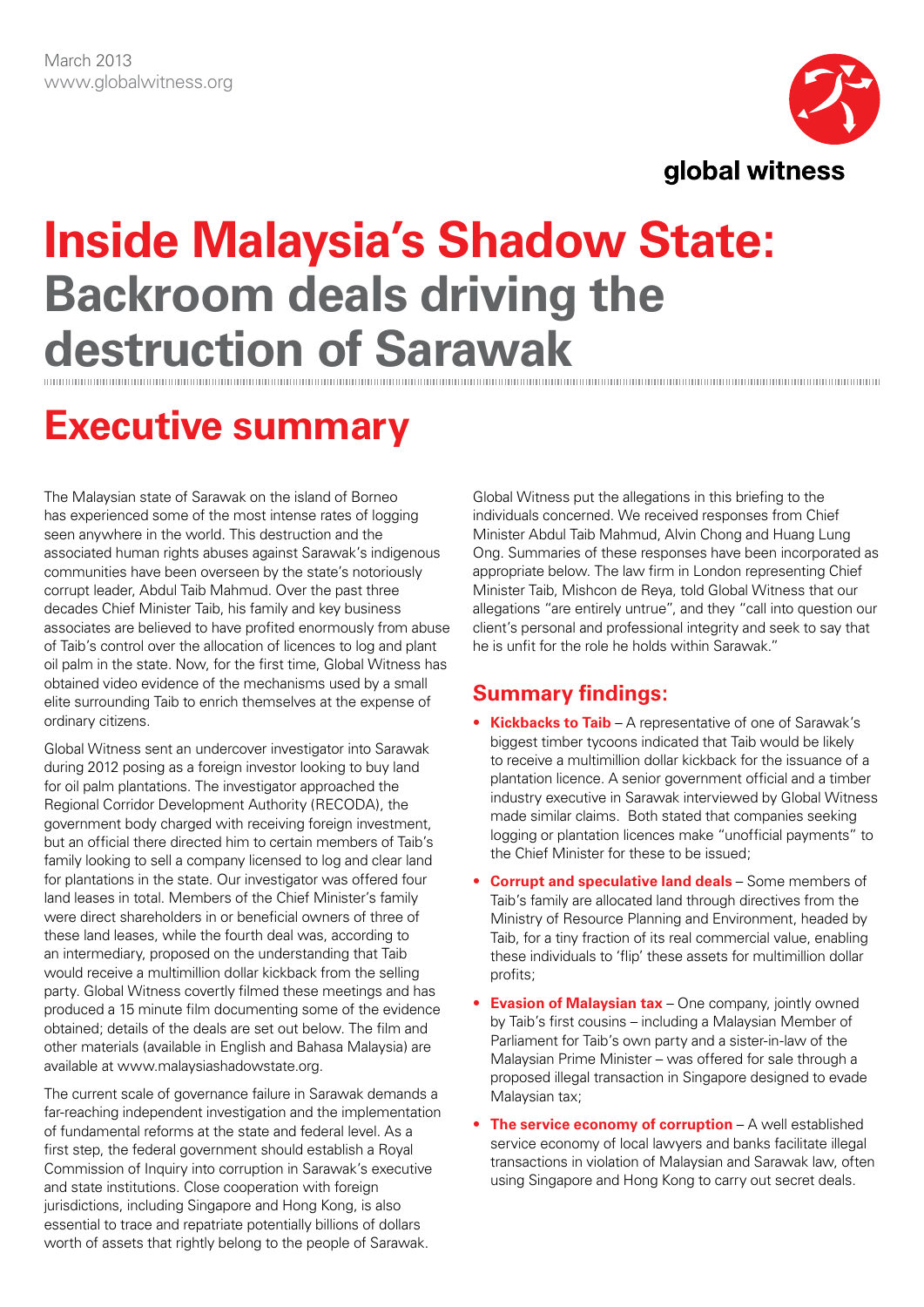## **Introduction**

Today, less than five per cent of Sarawak's rainforest remains in a pristine state, unaffected by logging or plantations<sup>1</sup>. Sarawak continues to export more tropical logs than Latin America and Africa combined<sup>2</sup>. Much of this destruction has occurred on the ancestral land of Sarawak's indigenous population, who depend upon access to farmland and healthy forests for their livelihood and whose rights are protected under Malaysian law3. These rights have been systematically ignored by the Sarawak Government<sup>4</sup>, resulting in widespread environmental degradation, social disenfranchisement and economic deprivation.

### **Abuse of public office**

Sarawak's Chief Minister Abdul Taib Mahmud has governed Sarawak for 31 years. One of his many ministerial roles is heading up the Ministry of Resource Planning and Environment which controls all land classification, timber and plantation licensing in the state. During Taib's time as Chief Minister, there have been numerous allegations regarding his abuse of power to enrich himself, his family and key business associates<sup>5</sup>. Leaked Sarawak land registry documents suggest Taib and members of his family have interests in companies holding land leases for oil palm totalling nearly 200,000 hectares $6$ . conservatively valued at over half a billion US dollars<sup>7</sup>.

Sarawak's logging has exhausted much of the state's commercially valuable timber. According to some press reports, the government has plans to clear a further one million hectares of forest in order to double the area of land given to oil palm plantations by 2020<sup>8</sup>. This expansion equates to covering Hong Kong's landmass ten times over<sup>9</sup>, and will inevitably require the annexing of land belonging to indigenous communities with native customary rights.

Taib is seeking international investment to accelerate these plans under the Sarawak Corridor of Renewable Energy (SCORE) economic programme10. The government claims SCORE will greatly benefit the people of Sarawak through economic diversification and job creation. Taib's family however, have large shareholdings and directorial positions in



**Chief Minister Abdul Taib Mahmud and his wife, Puan Sri This is absurd and completely false."**<br>"This is absurd and completely false." **Raghad Kurdi Taib**

companies who are major beneficiaries of state-subsidised ventures through SCORE<sup>11</sup>. This raises serious risks of conflicts of interest. An investor's prospectus by Oxford Business Group commissioned by the Sarawak Government noted that "key stocks on the exchange include a number of companies, mostly in plantations and construction, that are linked to Chief Minister Abdul Taib and his key business associates… Investor confidence has been strongest in these stocks given their political support"12.

Taib's solicitors told Global Witness that it is untrue that SCORE "unfairly favours relatives of one Chief Minister who will not be in power for most of the life of the project" and further stated that "SCORE is neither corrupt, nepotistic nor filled with conflicts of interest".

### **Corruption is a broader challenge in Malaysia**

There are indications that the scale of corruption we uncovered in Sarawak may be prevalent across Malaysia. Out of 30 countries included in Transparency International's 2012 Bribe Payer's Survey, Malaysia ranked the most expensive to do business in terms of paying bribes<sup>13</sup>. This is consistent with a 2012 report by Global Financial Integrity which gauged capital flight out of Malaysia to be the world's third largest source of illicit financial flows. It is estimated that Malaysia lost US\$285 billion in capital flight in the period 2001 to 2010<sup>14</sup>. This sum is the equivalent of US\$44,000 for every single household in Malaysia<sup>15</sup>. Losing this scale of revenue from government budgets robs citizens of improved state services and better standards of living.

Serious corruption allegations surrounding Taib and other prominent political figures in Malaysia have been known for many years. Malaysia's federal Anti-Corruption Commission (MACC) opened a probe into Taib in 2011 but has not since provided any update on the progress of this probe, despite frequent requests. The Malaysian Bar Council has previously raised concerns about the fact that the MACC does not have sufficient independence from the Attorney General's Chambers<sup>16</sup>. Currently, the MACC must refer political corruption investigations to the Attorney General, which sits within the Prime Minister's Department, before prosecutions can be brought. Global Witness believes this raises risks of political interference, particularly where the subject of a MACC investigation is an ally of the Prime Minister's coalition. This risk is particularly pronounced in the case of Taib, whose Sarawak coalition currently provides more than one-fifth of the federal ruling coalition's parliamentary seats.

Responding to Global Witness, Taib's London lawyer stated "your statement suggests that our client improperly forces the Prime Minister in turn to force the Attorney General then to improperly force MACC not to prosecute the Chief Minister.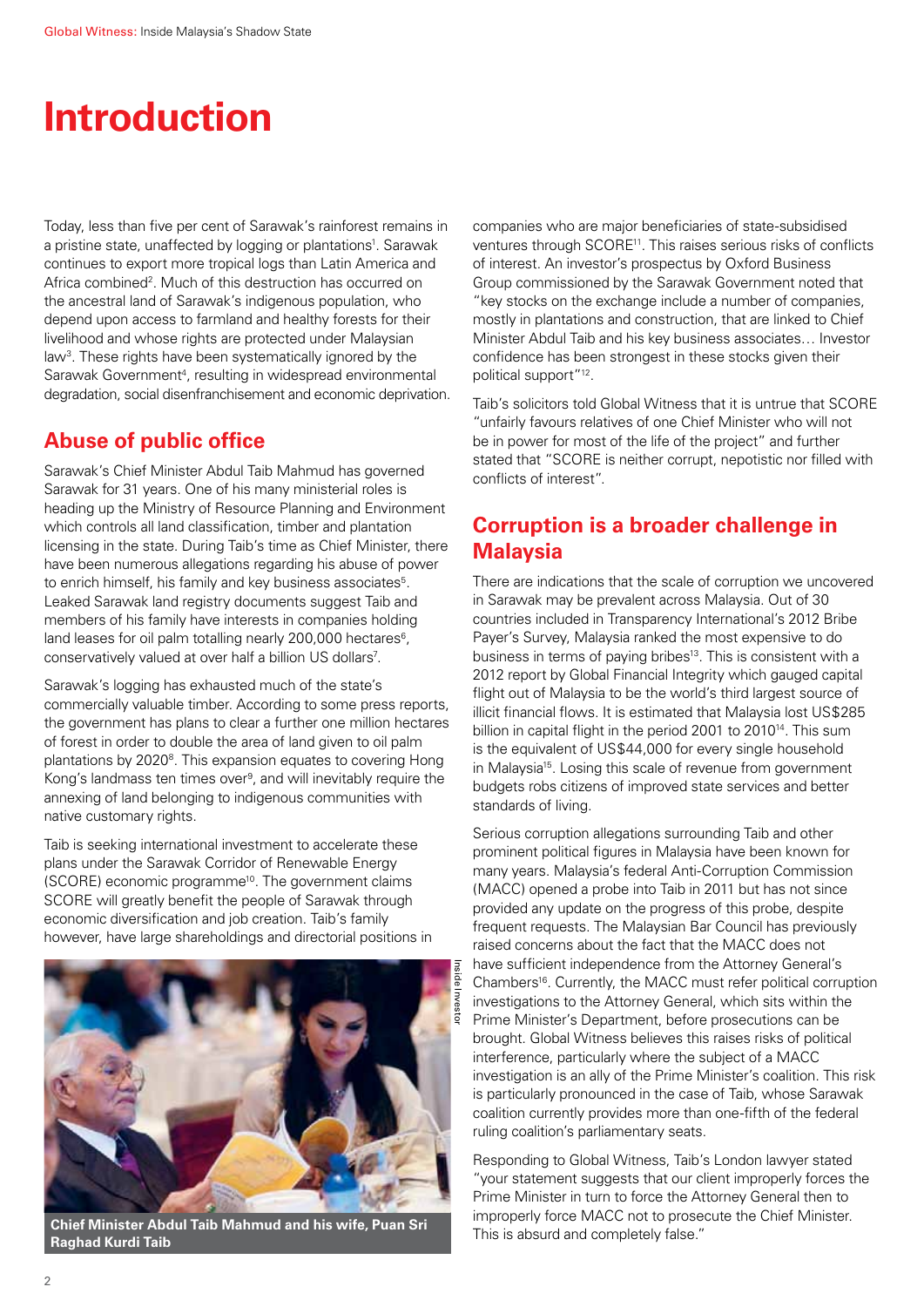## **Kickbacks to Taib: a 'Billion Venture' with the Hii family**

The largest area of land offered to Global Witness was a 60 year licence for oil palm and industrial tree plantations issued to a company named Billion Venture Sdn Bhd<sup>17</sup>. The land comprises 32,000 hectares of forest in Limbang district, bordering the UNESCO listed Gunung Mulu National Park. Billion Venture has also been issued with two prized licences to log the rare and extremely valuable Belian tree species in the area<sup>18</sup>. Belian is listed on the IUCN Redlist as vulnerable, facing a high risk of extinction in the wild in the medium-term<sup>19</sup>.

A representative of Billion Venture – Huang Lung Ong of Huang & Company Advocates, Sibu – stated that the owner of the company is his uncle and businessman Hii Yii Peng, and that Hii is very close to the Chief Minister. Huang divulged that whilst the Chief Minister did not have any formal interest in the company, he was 'behind' the issue of the licence. When asked what part the Chief Minister would play in the proposed sale of Billion Venture, Huang stated "It's like 'I [Taib] award you this licence. In return you grateful to me'. Maybe he say I give you a percentage".

Global Witness understood Huang to be suggesting that the existing owner, Hii Yii Peng, would pay Taib a percentage of the licence value as a kickback for the issue of the licence. Huang estimated that the amount would be approximately 10 per cent of the licence's value. Since Huang informed Global Witness that Hii is looking to sell Billion Venture for US\$76 million (RM230 million), this would indicate that Chief Minister Taib's kickback could be more than US\$7 million.

A senior government official and a timber industry executive in Sarawak interviewed by Global Witness made similar claims. Both stated that companies seeking logging or plantation licences make "unofficial payments" to the Chief Minister for these to be issued.

In response to our allegations, Huang told Global Witness that "I have no knowledge how Hii Yii Peng obtained the asset or that there is a kickback, as alleged... your allegations are untrue and not within my knowledge to answer… I am only aware of this asset through brokers middle of last year and these brokers asked me to act as solicitor to safeguard their commission… I have never been appointed by Hii Yii Peng as his solicitors".

Taib's London solicitors told Global Witness that Taib "never demands or accepts bribes for the grant of licences and leases – whether for 10% of the value of those licences or leases or through structures designed to conceal his identity."

Company records confirm that Billion Venture is owned by the Hii family, who have extensive and enduring commercial interests with Chief Minister Taib Mahmud and his immediate family in sectors including joint ventures and common shareholdings in palm oil<sup>20</sup>, timber<sup>21</sup> and hospitality<sup>22</sup>.

One local community – Long Napir – whose ancestral land is encroached by the Billion Venture licence told Global Witness that they were never consulted by the government or company regarding plans to clear their land for plantations<sup>23</sup>. Maps

produced by Sarawak Land and Surveys show that the Long Napir community were living and farming the area before 1956<sup>24</sup> which, under native customary rights law, would mean they have robust claims to the land<sup>25</sup>.

| Company Hame<br>Company Humber<br>IC/Passport/<br>Company No. | : HESTI BERSATU SIN, BHD.<br>$1750043 - V$             |                  |
|---------------------------------------------------------------|--------------------------------------------------------|------------------|
|                                                               | Same/Company Slate                                     | Total of<br>hare |
|                                                               |                                                        | #00,000          |
|                                                               |                                                        | 300,000          |
| 360521-13-5015                                                | ARDUL TATS BIN HAISKID, DATUK PATINGGI<br>TAN SRI HAJI | 400,000          |

**Taib Mahmud and other family members are shareholders in Mesti Bersatu Sdn Bhd, a company involved in several businesses with the Hii family**



**From left to right: Abu Bekir (Taib's son), Billion Venture shareholder Hii King Chiong, Chief Minister Taib, and Robert Geneid (Taib's brother-in-law), at the Islamic Fashion Show, Monaco**



**Global Witness investigator being shown an area of land offered by members of Taib's family**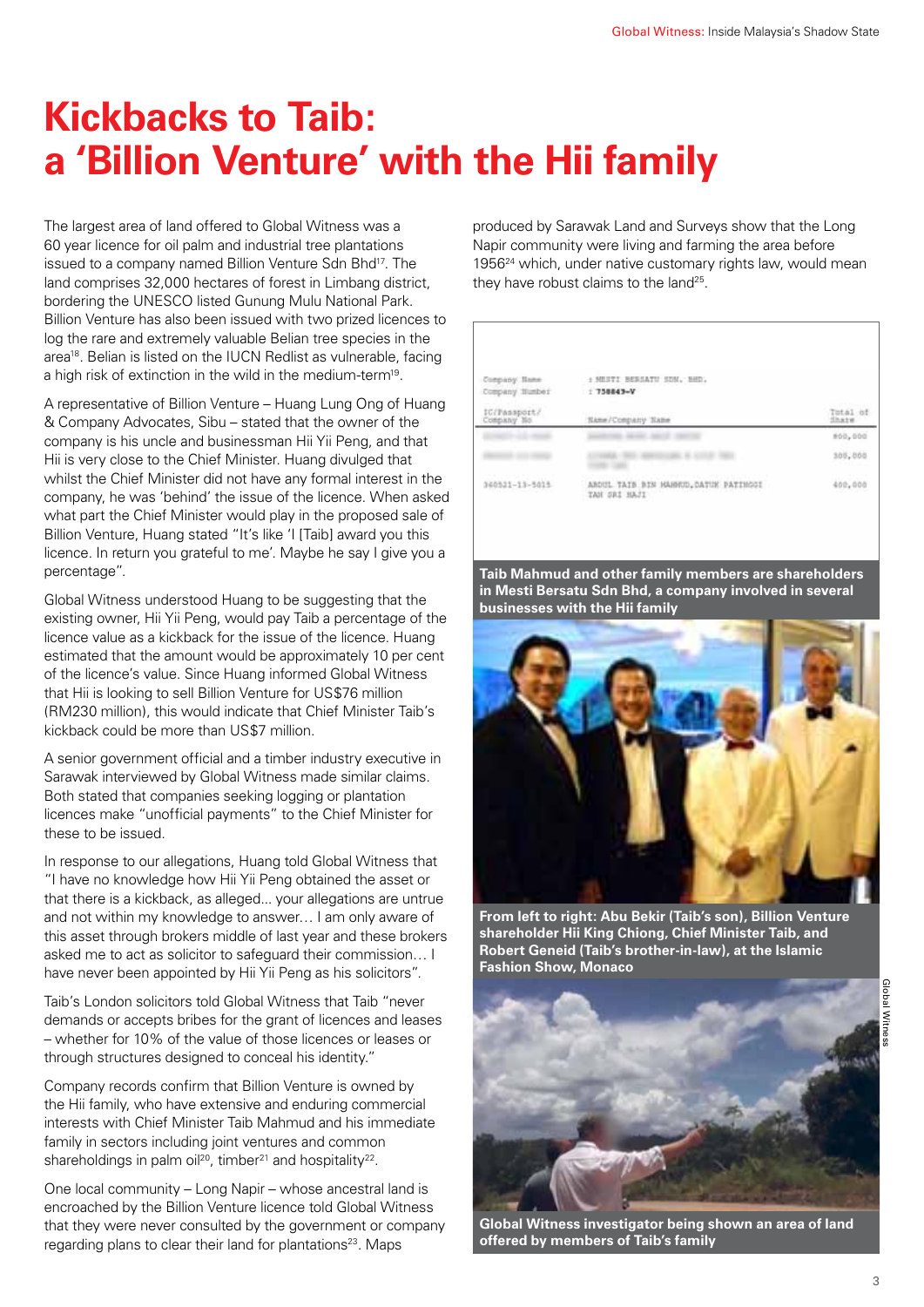## **Corrupt and speculative land deals**

### **'Flipping' land for private profit**

*"Sarawak has learned from past mistakes with the government making sure the price of land is not controlled by speculators. In Sarawak, we managed to control our costs and the land cost isn't speculative at all. The state is controlling it until serious buyers come in."* 

#### Abu Bekir Taib, son of Taib26

Three other land leases offered to a Global Witness investigator were held by proxies or shell companies on behalf of family members of Chief Minister Taib Mahmud. These land leases were issued by directives of the Ministry of Resource Planning and Environment, headed by Taib. Together, these three land titles totalled 23,438 hectares<sup>27</sup>. Using a per hectare sale price as discussed in these meetings<sup>28</sup>, the total sale value of the three leases would be US\$77 million (RM232 million). This represents an investment return of 3,600 per cent for Taib's family, considering the total recorded premium paid to the state government for all three leases was just US\$2.1 million (RM6.4 million)<sup>29</sup>.

These three land leases represent just a fraction of the total land bank accumulated by members of Taib's family under his tenure. Analysis by the Bruno Manser Fonds of a leaked state government Land and Surveys database indicates that the area held by companies linked to members of Taib's family totals nearly 200,000 hectares<sup>30</sup>, representing more than half a billion US dollars' worth of assets<sup>31</sup>.

In response to the allegations Global Witness put to Chief Minister Taib, we were told that Taib's "wider family consists of hundreds of individuals. Our client has no responsibility for or contact with the vast majority of these people… The Government of Sarawak issues licences for land in very controlled circumstances, as part of a general policy for limited agricultural and industrial development. This is an administrative exercise, not political patronage. Individuals can apply for land under certain circumstances. Your statement suggests that the system is directed towards relatives of the Chief Minister. This is not the case."

### **Evasion of Malaysian tax**

One branch of Taib's family proposed the sale of their land lease through a shell company called Ample Agro Sdn Bhd, whose six shareholders are Taib Mahmud's first cousins, and all daughters of Sarawak's former Chief Minister Abdul Rahman Ya'akub<sup>32</sup>. The deal was proposed to Global Witness by Norlia Abdul Rahman (director and shareholder of Ample Agro) and Fatimah Abdul Rahman (shareholder). Two other Abdul Rahman sisters who would have pocketed millions of dollars from any such sale are the Member of Parliament for Taib's party for Tanjung Manis, Norah Abdul Rahman (shareholder), and the sister-in-law of Malaysia's Prime Minister Najib Razak, Khadijah Abdul Rahman (director and shareholder).

During meetings with a Global Witness investigator, Norlia and Fatimah suggested that the proposed US\$16.6 million sale of their lease could be conducted in a manner that Global Witness understands to be illegal, to evade Malaysian tax. They suggested that two sets of agreements could be drawn up, with one setting out a nominal sum that would be registered with authorities in Malaysia, while the principal amount would be paid through an undisclosed agreement in Singapore. Norlia stated that paying the principal amount through a secret deal in Singapore would enable them to evade paying any Real Property Gains Tax to Malaysian authorities on the principal sum. Evading Malaysian tax in this way is illegal under the 'Real Property Gains Tax Act 1976', punishable by a prison sentence<sup>33</sup>. None of the shareholders that we contacted from Ample Agro responded to our allegations.

Global Witness visited the Ample Agro licence area and was informed that there are 12 longhouses whose native customary rights will be encroached by the licence. One community told Global Witness that they had lived on the land for over a century, whilst aerial photos of the area taken from 1947 clearly show that the area was being used for shifting cultivation at this time<sup>34</sup>. The extensive aerial mapping carried out at that time is routinely used by Malaysian courts in deciding land rights claims.

| IC/Passport/<br>Company So                   | Nane/Company Hame                  | Total of<br><b>Share</b> |
|----------------------------------------------|------------------------------------|--------------------------|
| 420215-13-5066                               | WARDIJSK BINTI ABDUL RAHAM         | 111, 111                 |
| 430907-11-5444<br>1996 GUNGARY 124 THAT 2012 | ZAITOM BINTE ABDUL RABOAN          | 111, 111                 |
| 570526-11-5490                               | SORLIA BINTI ABDOL RABMAN          | 220,223                  |
| SR1130-13-5166                               | AIGEAN = EINTAN BINTE ABOUL RAMANY | 333, 333                 |
| 691004-11-5584                               | HORAH BINTI ABD RANGAM             | 111, 111                 |
| 640726-10-6924                               | FATIMAN BINTI ABOUL RANNUE         | 111, 111                 |
|                                              |                                    |                          |

#### **Shareholders of Ample Agro**



**Fatimah and Norlia Abdul Rahman proposing an illegal transaction to evade Malaysian tax**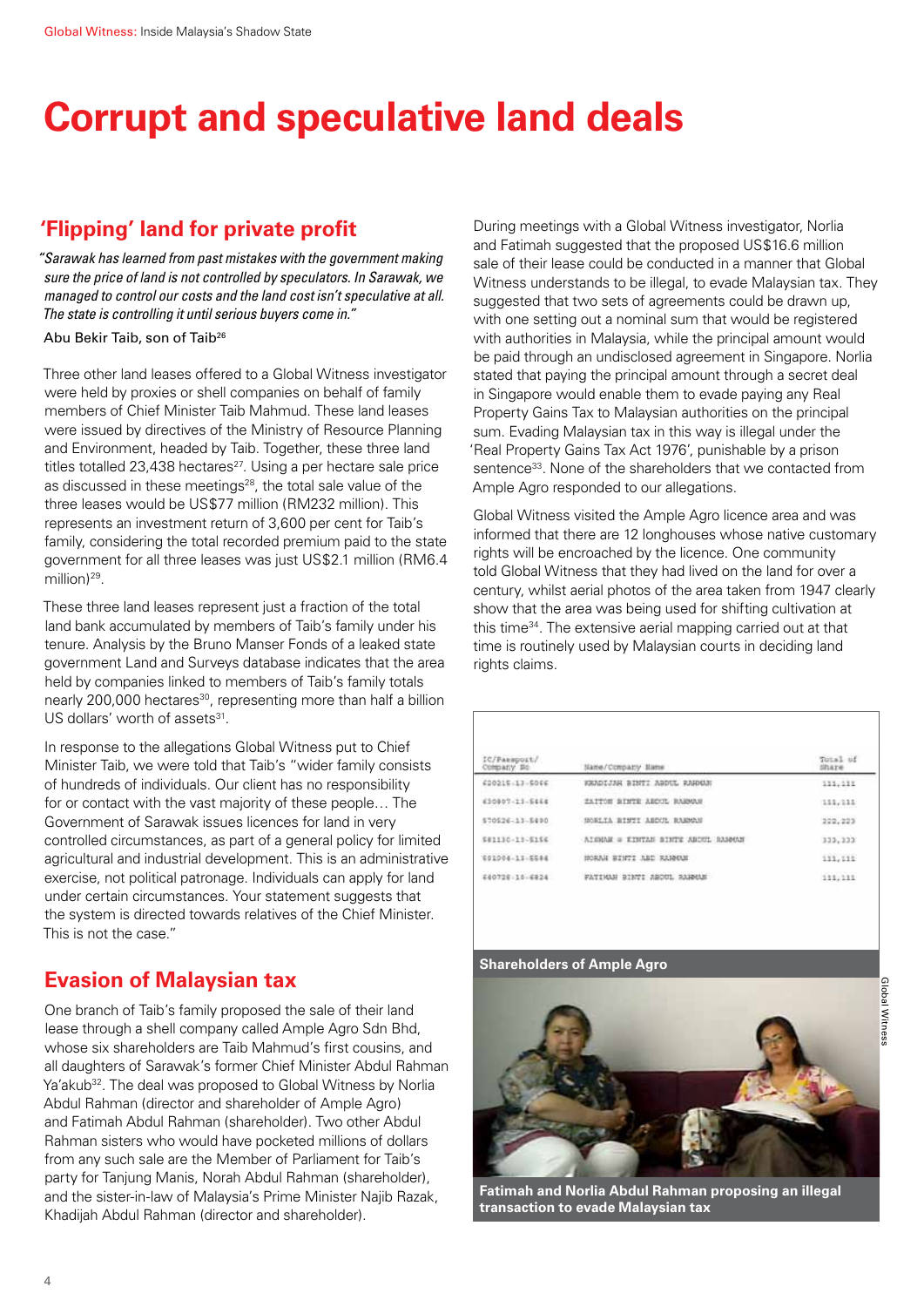## **The service economy of corruption: facilitating secret deals offshore**

During our investigation, we were referred to local lawyers by the selling parties in order to progress the proposed sales. In a series of meetings between March and May 2012 these lawyers divulged details about the corrupt systems used to expatriate wealth from the state, to evade Malaysia's Real Property Gains Tax (RPGT).

One of these lawyers was Alvin Chong Chee Vun of Alvin Chong & Partners Kuching, who has represented the Sarawak State Government<sup>35</sup>, government-linked companies and prominent publicly listed companies with close links to Taib's family.

We were put in touch with Alvin Chong by Norlia Abdul Rahman regarding the proposed sale of the land by Ample Agro Sdn Bhd to Global Witness' undercover investigator. According to Alvin, he had discussed this proposed deal with her and said he had acted for her before. Alvin explained to Global Witness how to purchase Ample Agro (and the land lease it holds) through illegal, undisclosed payments in Singapore in order to evade the RPGT. Global Witness understands that aiding and abetting the evasion of Malaysian tax in this way is illegal under the 'Real Property Gains Tax Act 1976', punishable by a prison sentence.

Alvin also advised how to establish a mechanism to allow foreign investors to circumvent Sarawak Law, which requires at least 51 per cent of company shares to be held by a Malaysian citizen. This mechanism, which Alvin said he had used before, involves finding a local person willing to act as a nominee shareholder. The foreign investor advances a loan to buy the 51 per cent of shares under the nominee's name, through an offshore agreement. This agreement transfers control of those shares to the foreign investor as collateral against the loan. thereby ensuring the investor retains de facto control of the company. Alvin assured Global Witness that the agreement underpinning the mechanism would be "locked up offshore",

meaning that the agreement would not be disclosed to the Malaysian authorities. The proposed offshore jurisdiction for Alvin's proposed mechanism was Singapore, which Alvin said would not comply with requests from Malaysian authorities for information about such agreements.

When probed as to where potential nominees could be found, Alvin Chong said he normally finds villagers from remote communities who will "not be distracted by clever advisers" and who "wouldn't know how to find a lawyer". Alvin assured Global Witness that the chosen nominee "won't surface… won't hold a shred of paper", and that he'd used this mechanism "many a times".

In response to our allegations, Alvin Chong's firm told us that "We categorically deny our Mr Chong acted as legal spokesperson for the alleged party", and that "we categorically deny each and every unfounded allegation made… We deny any discussions to allegedly evade tax and if there were any purported discussions these were strictly hypothetical."



**Alvin Chong, legal advocate for Sarawak State Government and Taib-linked companies, explaining how to set up transactions that evade tax and violate Malaysian company ownership laws**



**Step 1:** Foreign investor legitimately purchases 49% of company shares

**Step 2:** Lawyer identifies an unreachable Malaysian citizen to use as a nominee

**Step 3:** Foreign investor loans money to purchase remaining 51% of shares under the name of the nominee, through a secret offshore agreement set up by lawyer

**Step 4:** Nominee's shares are held as collateral against the loan through the secret offshore agreement

**Step 5:** Small one-off payment made to nominee

**Step 6:** Company is effectively 100% foreign owned and controlled

Global Witnes Global Witness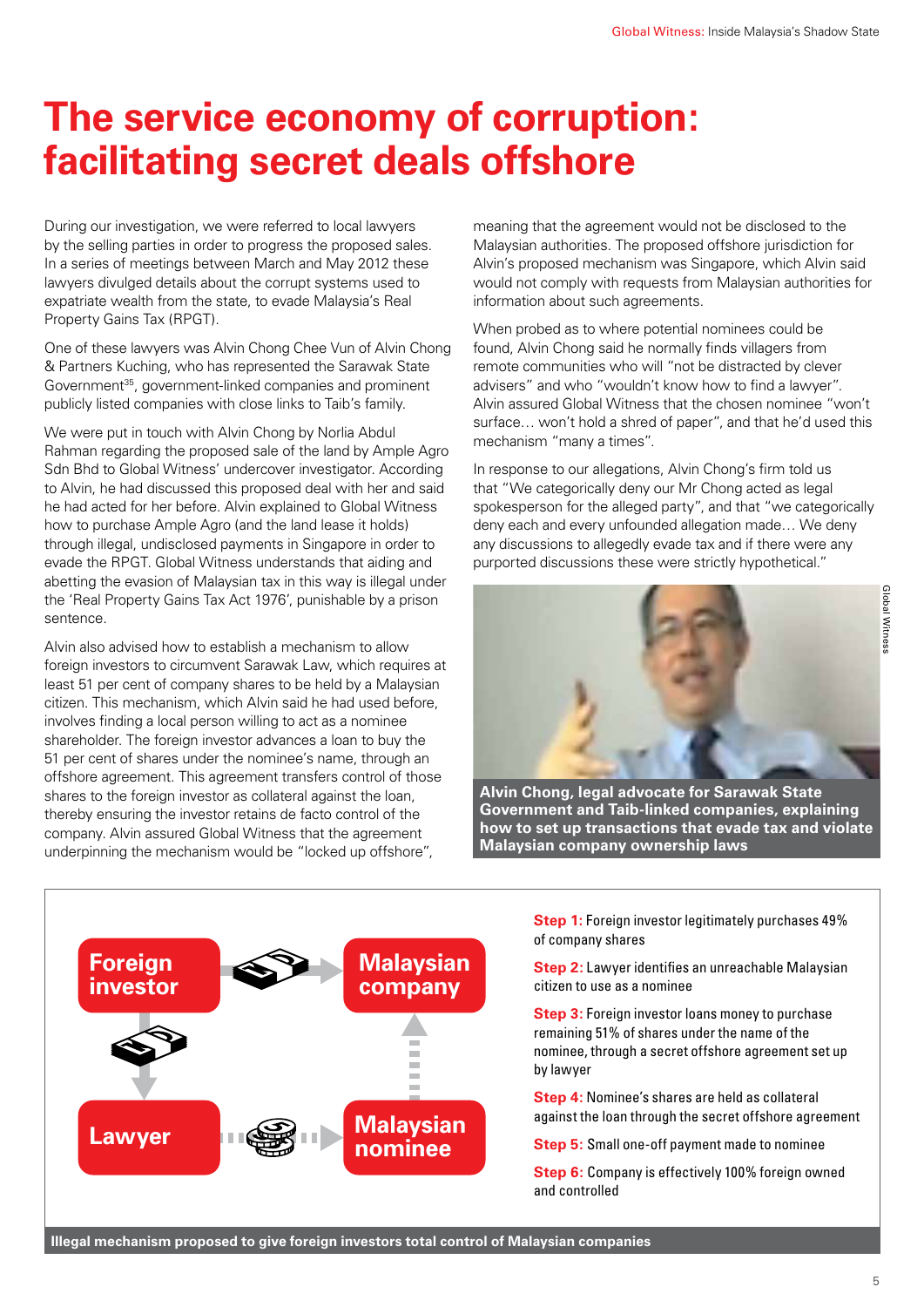## **Conclusions**

During the course of our investigations, Taib's inner circle expressed contempt for Sarawak's indigenous population who they appeared to consider as exploitable or as impediments to their commercial interests. Two of Taib's first cousins (Norlia and Fatima Abdul Rahman) repeatedly referred to indigenous communities as "naughty" people who "try to make money" through "squatting" on land. This illustrates a disturbing sense of entitlement to the land and resources on which indigenous communities have lived and depended upon for centuries.

All indications suggest corruption in Sarawak is systemic and goes to the heart of the state executive who use the civil

service merely to 'rubber-stamp' commercial schemes for selfenrichment. Such endemic corruption is destroying the fabric of Sarawak's society, not to mention its once rich environment. Political corruption, impunity, and complex systems of political patronage have utterly failed the ordinary citizens of Sarawak, while an elite surrounding Chief Minister Taib has systematically sold off Sarawak's resources for immense personal gain. Foreign investors should consider Sarawak, and Malaysia more broadly, an extremely high risk environment for doing business.

## **Recommendations**

### **For Malaysian institutions:**

- **1** A Royal Commission of Inquiry must be established to:
	- **a.** investigate the extent of corruption in Sarawak's executive and government institutions;
	- **b.** propose institutional reforms to improve systems of transparency and accountability;
	- **c.** ensure prosecutions swiftly follow against those found to have been engaged in corruption.
- **2** Malaysia's Parliament must grant the Malaysian Anti-Corruption Commission full powers to initiate prosecutions, independent of the Attorney General's Chambers or other political influence.
- **3** The Sarawak State Government must suspend all directives from the Ministry of Resource Planning and Environment for land allocation, timber and forest licences where Taib Mahmud's family have or are suspected of having shareholdings or beneficial ownership, until the circumstances and any associated payments have been fully investigated.
- **4** The Chief Judge of Sarawak should immediately suspend Alvin Chong and Huang Lung Ong from practicing law pending investigations into their conduct.
- **5** The Malaysian Government's Foreign Investor Committee should investigate the shareholding structure of all those foreign parties who have invested in Sarawak that were represented by Alvin Chong of Alvin Chong & Partners, Kuching.
- **6** Malaysia's National Bank Bank Negara should publish official figures on capital flight from Malaysia.

### **For foreign institutions:**

**7** Singapore's Corrupt Practices Investigation Bureau (CPIB), Monetary Authority and other law enforcement agencies

should provide full cooperation to Malaysian authorities regarding all cases of suspected money-laundering, including cases involving individuals highlighted by this investigation.

- **8** Financial institutions worldwide should freeze any accounts held by Abdul Taib Mahmud or the members of his family named in this report, pending the outcome of investigations by Malaysian authorities.
- **9** Potential investors (including financial institutions facilitating state government and private company lines of credit) should not engage in the SCORE programme until:
	- **a.** heightened due diligence is performed by investors into corruption and conflicts of interest, and budget and contract transparency;
	- **b.** the state government recognises and implements the full native customary rights of Sarawak's indigenous people;
	- **c.** the Malaysian authorities carry out robust, participatory, and transparent social, environmental and cultural impact assessments, which are made publicly available.



**Singapore, a favourite destination for illicit money flows from Sarawak**